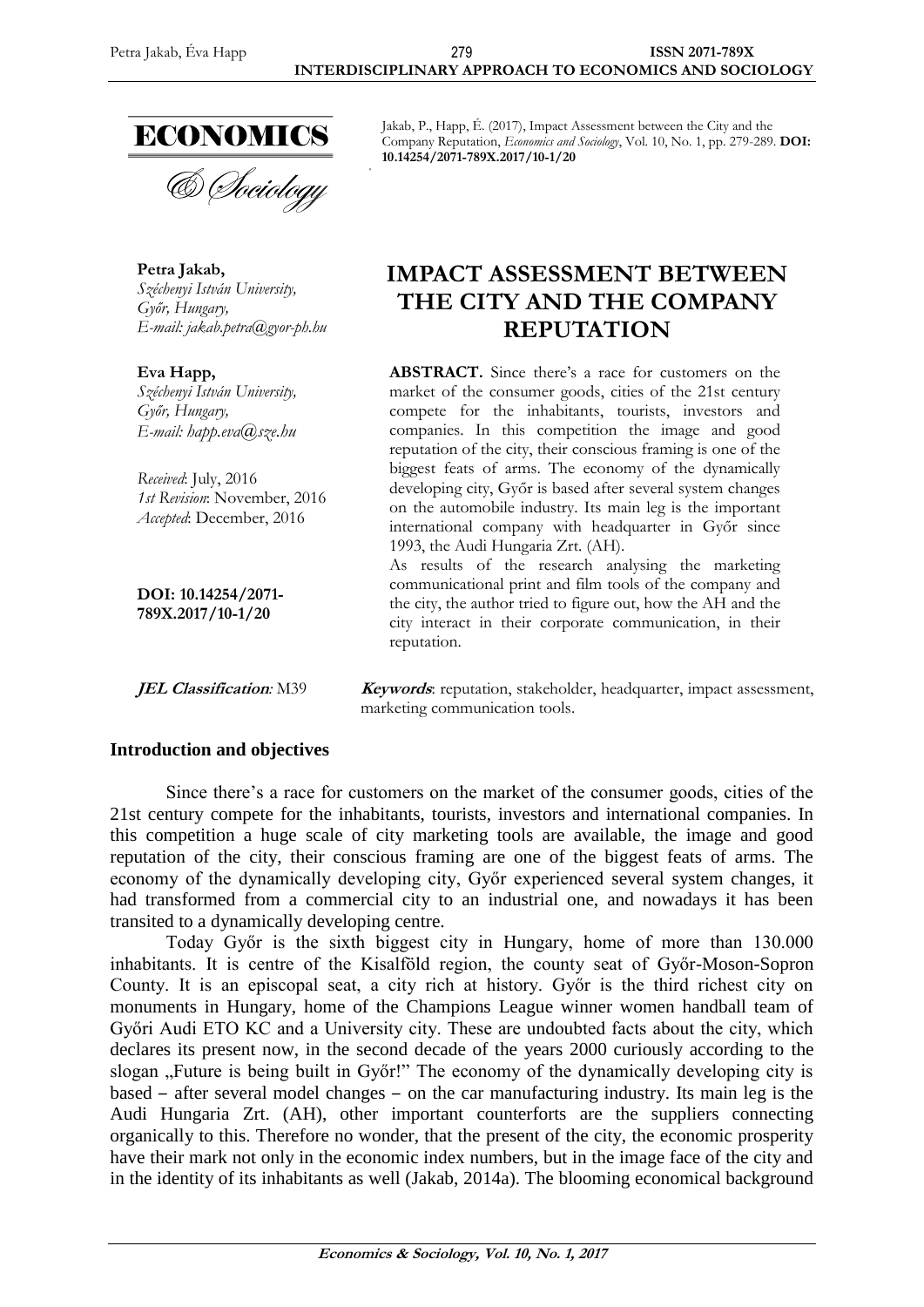| Petra Jakab, Éva Happ | 280                                                   | <b>ISSN 2071-789X</b> |
|-----------------------|-------------------------------------------------------|-----------------------|
|                       | INTERDISCIPLINARY APPROACH TO ECONOMICS AND SOCIOLOGY |                       |

has its positive effects on the to 0 converging unemployment rates, on weekdays fully booked accommodation facilities, but on the other hand it generates growing needs for new, qualified workforce, on weekends and in periods with lower business intensity the demand on behalf leisure tourists. To attract young, high-educated inhabitants, the strong reputation of the AH should appear in the city's reputation. But, are there any tourists willing to visit a destination with a strong industrial reputation? In order to attract leisure tourists, how should the city balance being Hungary's third richest settlement on monuments and being the Hungarian citadel of car manufacturing?

Nowadays in Hungary there are more and more cities focusing on managing their reputation, but we can't find another city like Győr, who is working so closely with their stakeholders in order to build and maintain more positive reputation.

*The research objectives* are therefore to analyse the reputation of the biggest investor of the city, AH and the city itself. The research is based on literature and content analysis of promotional materials as research methods.

*The target of the research* was to find the answer to the question as follows: What kind of effects has the dynamically developing car manufacturer AH – headquartered in Győr, led by the German premium category company – on the reputation and image of the city of Győr based on the analysed marketing communication tools. The research was conducted as part of a wide-range-analysis<sup>1</sup> where the synergic effects were identified through literature and content analysis, expert interviews and questionnaire surveys among three stakeholder groups.

*Tasks of the study are:*

1. To interpret the main company and city reputation definitions and research methods;

2. To analyse selected marketing communication tools of the city and the company;

3. To assume the opinions about the city-AH-cooperation and draw conclusions in order to strengthen the common reputation building process.

The research has practical value  $-$  it contributes with useful information to evaluate the current reputation of Győr and AH, highlights fields of importance within it and draws suggestions for further steps of cooperation. Examining the international and Hungarian literature, the authors have not found any examples of research that would have been carried out in this area in relation to companies and their headquarter cities. The main focus of reputation analysis is the country-of-origin (COO) effect, how perceptions about a country impact the evaluation of the country's products or brands (Newburry, 2012), what can also be called as the made-in marketing or made-in label effect (Papp-Váry, 2014). Kang and Yang (2010) linked the country-of-origin effect not only to country reputation but also to the overall corporate reputation of a country, but cities have still not been examined.

#### **1. Reputation definitions, measurement methods**

#### *1.1. Corporate reputation and how we can measure it*

According to Péter Szeles – former president of the Hungarian Public Relations Association  $-$  in many people's point of view reputation is equal to publicity, brand value or even the image. In various non-academic writings these academic categories are often interchanged or used for the same phenomenon. Reputation is influenced by the actions of the company and it is formed about the company itself among its stakeholders (Szeles, 2010), summarizing it is the combination of opinions and impressions of various people in general (Roper, Fill, 2012).

 $\overline{a}$ 

<sup>&</sup>lt;sup>1</sup> carried out by the author Petra Jakab.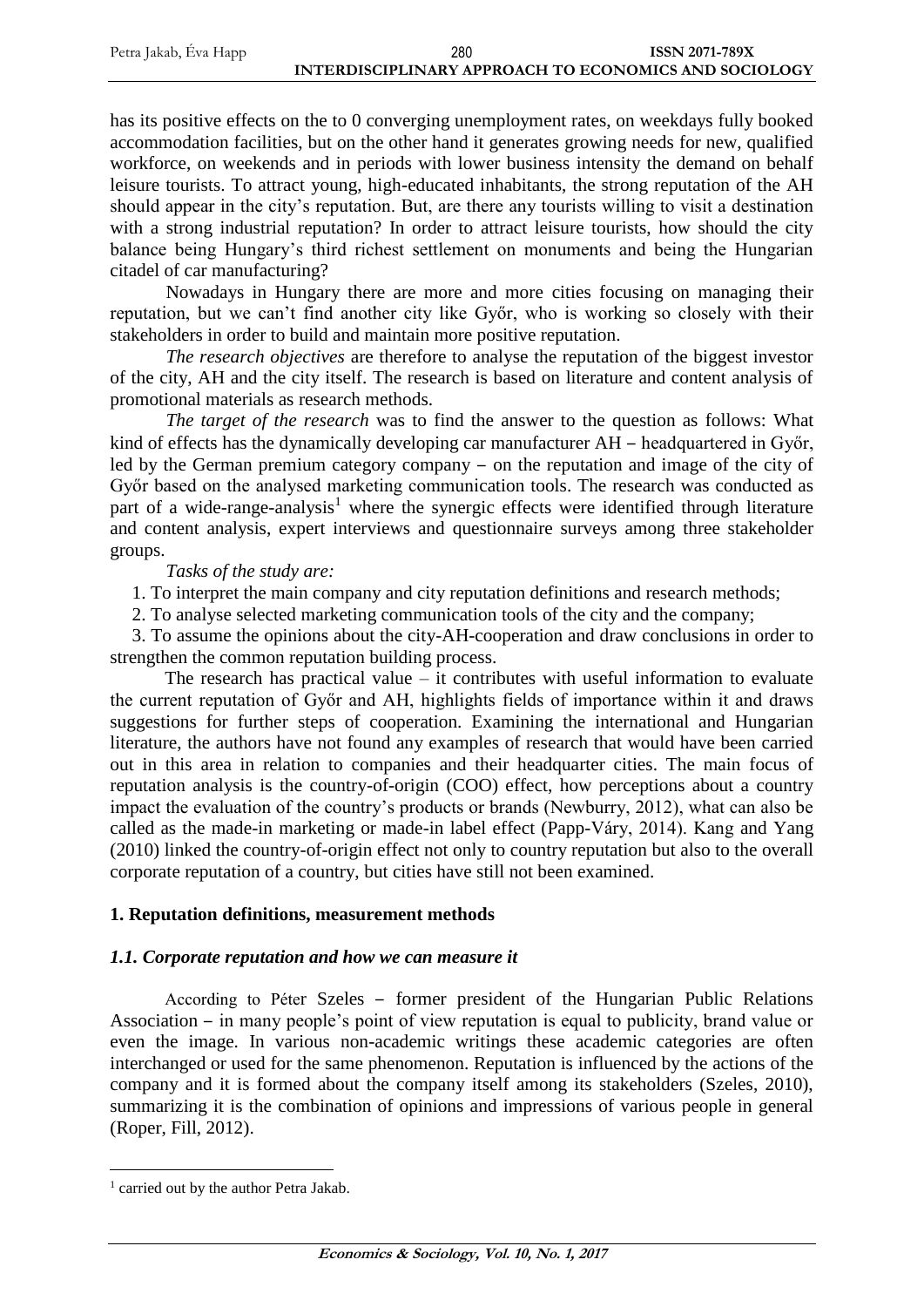| Petra Jakab, Éva Happ | 281                                                   | <b>ISSN 2071-789X</b> |
|-----------------------|-------------------------------------------------------|-----------------------|
|                       | INTERDISCIPLINARY APPROACH TO ECONOMICS AND SOCIOLOGY |                       |

In this interpretation corporate reputation, which is based on the impression, opinion of the stakeholders, can be interpreted similar to the reputation of a city. However, it is a broader category than a product's reputation, because not only the costumers of a company belong to its stakeholders, but inter alia the suppliers, competitors, partners from the education, public sector as well (Roper, Fill, 2012). Charles Fombrun (professor at the New York University and president of the Reputation Institute) defines the conception of the corporate reputation as  $a$  general imagination, made up by the voters of a company, furthermore the clear perception of that, how much the facilities of a company can meet the expectations of its stakeholders" (Fombrun, 1996).

The definition of Fombrun gives a good summery of the various definitions of corporate reputation. According to this, corporate reputation is the collective representation of activities and outcomes of the company in the past, which describes the capability of the company to give its various stakeholders a valuable outcome. It measures, how the relative opinion about the company among the staff (internal) and the stakeholders (external) is.

About the reputation, three categories often come to be mentioned: these are the identity, brand and the image. The corporate identity is interpreted in our study in corporate context. While the identity is formed by the company, the image is formed by the community, the stakeholders, and the public. In its forming the company can play only an indirect role. The image is a certain picture formed in the individuals, members of the stakeholder groups. If it is positive, it is the basic condition of the trust, the good reputation. The development of the positive image means accordingly the reputation. It is often used as the synonym of the image. Therefore it must be pointed out, that differentiation between image and reputation is needed and useful, if only we take the fact in consideration, that image can change fast, even by the effect of the commercials, while more time and efforts are needed to build up reputation both in an internal and external point of view (Konczosné, 2013a).



Fig. 1. Building blocks of the corporate reputation *Source*: Roper-Fill, 2012, p. 35.

On *Fig. 1* there are the building blocks of corporate reputation. Corporate communication is the tool, which helps the process how corporate reputation is made up. Corporate personality is often called the character of a company and determines the corporate culture – how the company act like – and strategy. Corporate identity or the brand is the way how the company shows and views itself and wants to represent a picture viewed by others, its internal and external partners. It can be a combination of colour schemes, designs, words,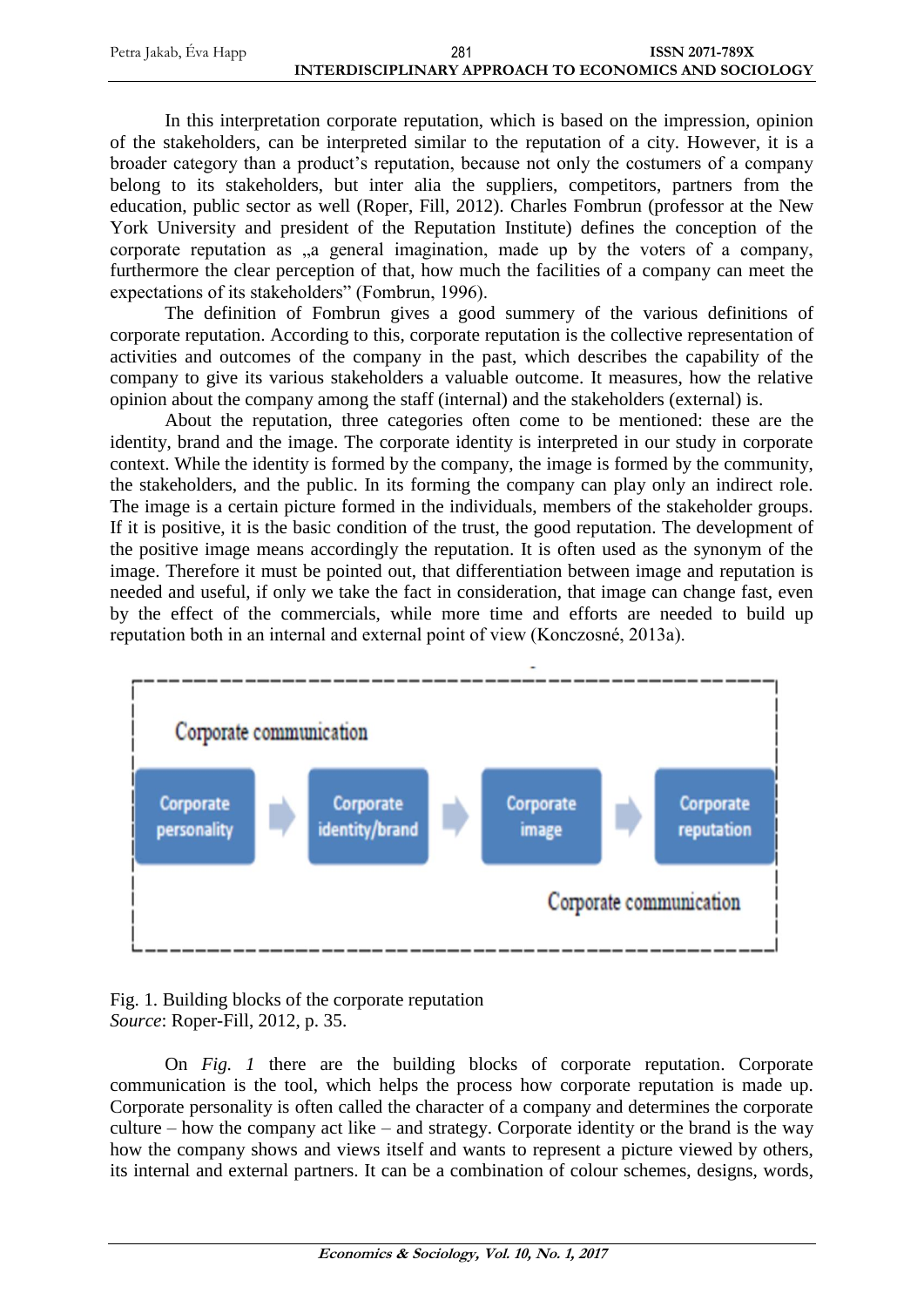etc. Next step in the process is the corporate image, how the stakeholders see the company, what is the mental picture that springs up at the mention of the firm's name. While personality and identity are massive, image is fluid and can change from positive to negative to neutral. Corporate reputation is based on the opinion and view of all stakeholders and incorporates all building blocks of the process. Corporate communication enables the process to run and connects the building blocks to each other (Konczosné, 2013b).

How can we measure the value a company's reputation? Which factors do we have to take in consideration? The measurement of corporate reputation does not have a generally accepted, uniform method. In the followings there are the short demonstration of the generally known ones, especially highlighted the method, which had been chosen in theory for the study in Győr.

The reputation ranking "Most admired companies" of the Fortune magazine had been till 1997 the unique reputation ranking and concentrated only on US American companies till 2008. The ranking is based on the 0-10 evaluation of nine attributions regarding the reputation.

Charles Fombrun developed a method in 1999, the Reputation Quotient, which was the first complex method to measure reputation. The respondents were consumers, employees, investors, who rated the companies on a 7 point Likert scale according to 20 characteristics in six dimensions.

The improved version of the RQ is the RepTrak Model and the Global Pulse Study, which were established by the Reputation Institute in 2006. The 23 most important indicators are assigned to seven basic motivators as a result of qualitative and quantitative research methods. RepTrak™ model highlights the connection between the emotional (feeling, esteem, trust, admire) and the rational (product/service, innovation, workplace, governance, citizenship, leadership, performance) dimensions. Reputation Institute has become the world's leading reputation-based research advisory firm, founded by Dr. Charles Fombrun and Dr. Cees van Riel in 1997. Reputation Institute's RepTrak®Research is the world's largest and highest quality normative reputation benchmark database.

# *1.2. City reputation and how it can be measured*

Not only the companies, but countries, regions, cities, organisations and persons as well do their best for their good reputation (Konczosné, 2012), so in Győr, too, the colleagues of the City Marketing and Event Management Department, a special department of the Mayor's Office deal with the communication, PR activities and marketing of the city.

The city image and communication activities, as building blocks of the reputation, focus on many target groups, stakeholders, among others the investors. Responding the questions regarding the headquarter choice of a company is very important for the town councillors, because they can create the supply and image of their city according the preferences of the big investor companies (Cséfalvay, 1994; Jakab, 2011). Other important stakeholder group are the inhabitants, who can gain their experiences, impressions regarding the city from a special point of view. They need a special approach different from the extern stakeholders. Main goal is to build up and strengthen local identity. The image of a city is assigned not only by its natural and built environment, monuments, cultural life, festivals, economy power, institutions, but mainly the people, who fill all these with content. Their satisfaction is important, because a happy, harmonious city attract more likely tourists, as they take part in cultural, out-door activities better at a pleasurable destination. Third target group of the city marketing are the tourists. I. a. the statistical data realized at the commercial accommodations can show the popularity of a given city as a tourist destination.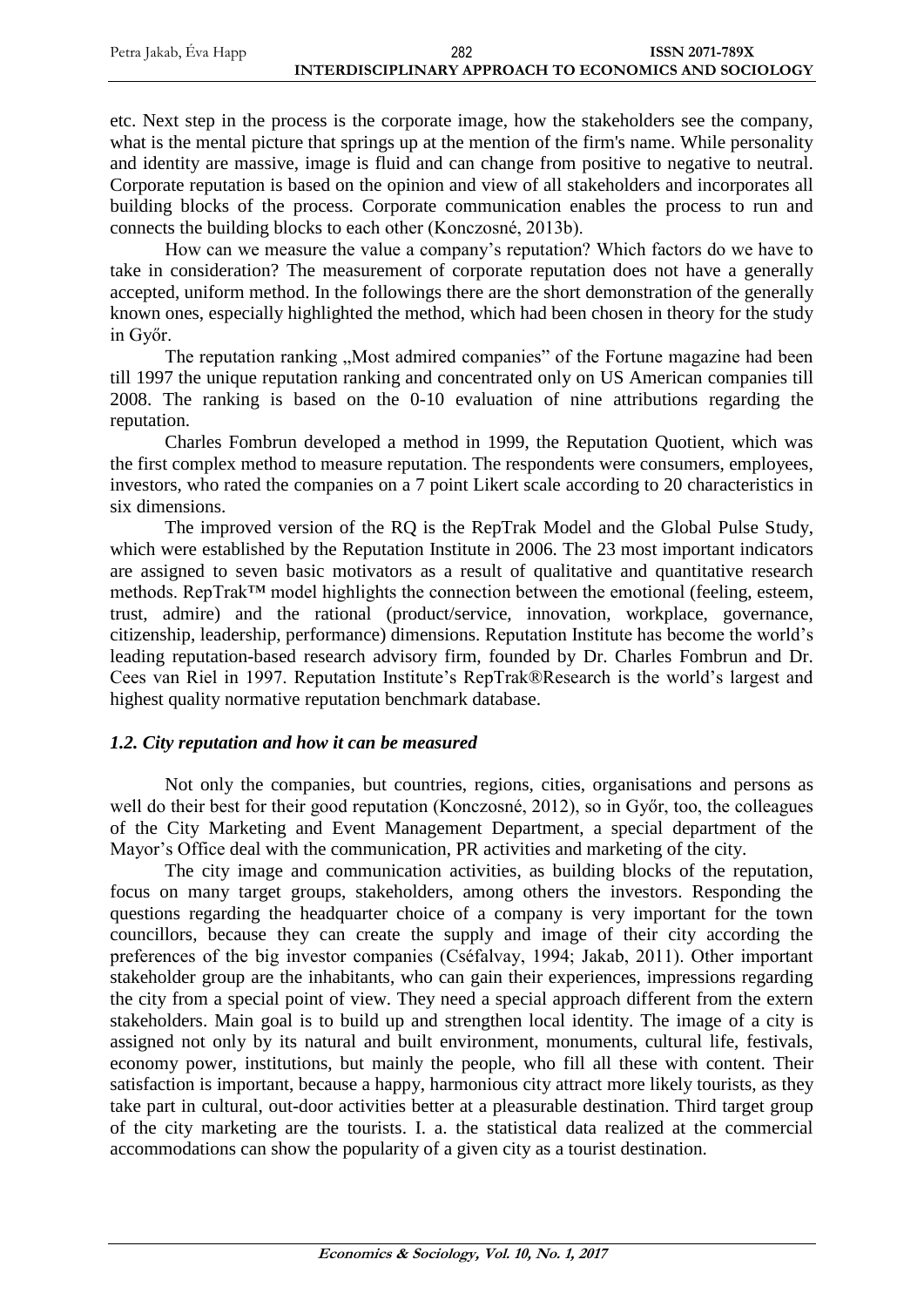Summarized, as in the case of companies, countries and cities also have their own reputation, and this has an impact on their economies. Places with a good reputation welcome more tourists, increase exports, improve their public diplomacy, attract FDI, foreign knowledge & talent. According the above mentioned the good reputation of a city strongly correlates with an increase in the supportive behaviours shown towards the city, such as visiting the city, living or working in the city, or deciding to invest in the city (Reputation Institute, 2015).

City reputations can be measured in a similar way to those of people or companies. This survey is based on the dimensions of the RepTrak model considering the possible expansion of the research. The models of the Reputation Institute are capable to measure not only corporate reputation, but the reputation of cities, countries as well. So they can ensure an adequate international base to set up a model of Győr in the future.

According to the RepTrak model "the overall reputation of a city is an emotional perception constructed through direct experience, its own communication, the perspectives of third parties and generally accepted stereotypes" (Reputation Institute, 2015). In this method three main dimensions explain a city's reputation: quality of life (appealing environment), quality of institutions (effective administration), and level of development (advanced economy). 100 cities with the largest population, largest GDP and enjoying the highest amount of tourism were selected to be examined with online interviews by the G8 countries' general public. Similar to the corporate model the emotional reputation (City RepTrak®Pulse) was measured by the admiration, esteem, trust and good feeling generated by one city relative to others. Hard data were also involved by measuring the rational reputation (City RepTrak®Index). Hard attributes got scores, which were multiplied by the weight.

As Győr is not part of the measurement, the results are not relevant in the study. On the other hand, there were some correlations important to highlight. It turned out that a city's reputation is in great part determined by the country's reputation and is strongly related to its familiarity.

# **2. Research – methodology, results and discussion**

# *2.1. Method and pattern*

In order to get an insight into how reputation of the city and the company is connected, there are various research methods to use, because this context hasn't been analysed yet. In this research, the authors concentrate on the link between the building blocks of reputation, on the corporate communication of the AH and the city. Among communicational materials the main representing ones were chosen to analyse.

| Communicational material | ΑH                       | City of Győr                               |
|--------------------------|--------------------------|--------------------------------------------|
| ATL: print               | annual report 2015       | "image" brochure 2015                      |
| ATL: film                | official image film      | official image film                        |
| BTL: visitor centre      | <b>AH Visitor Centre</b> | Visitor Centre – Tourinform<br>Office Győr |

Table 1. Analysed communication material

*Source*: the author's summary.

Content analysis as a research tool is used to determine the presence of each other's appellation (in form of photos, names etc.) in different types of occurrences (see *Tab. 1*) to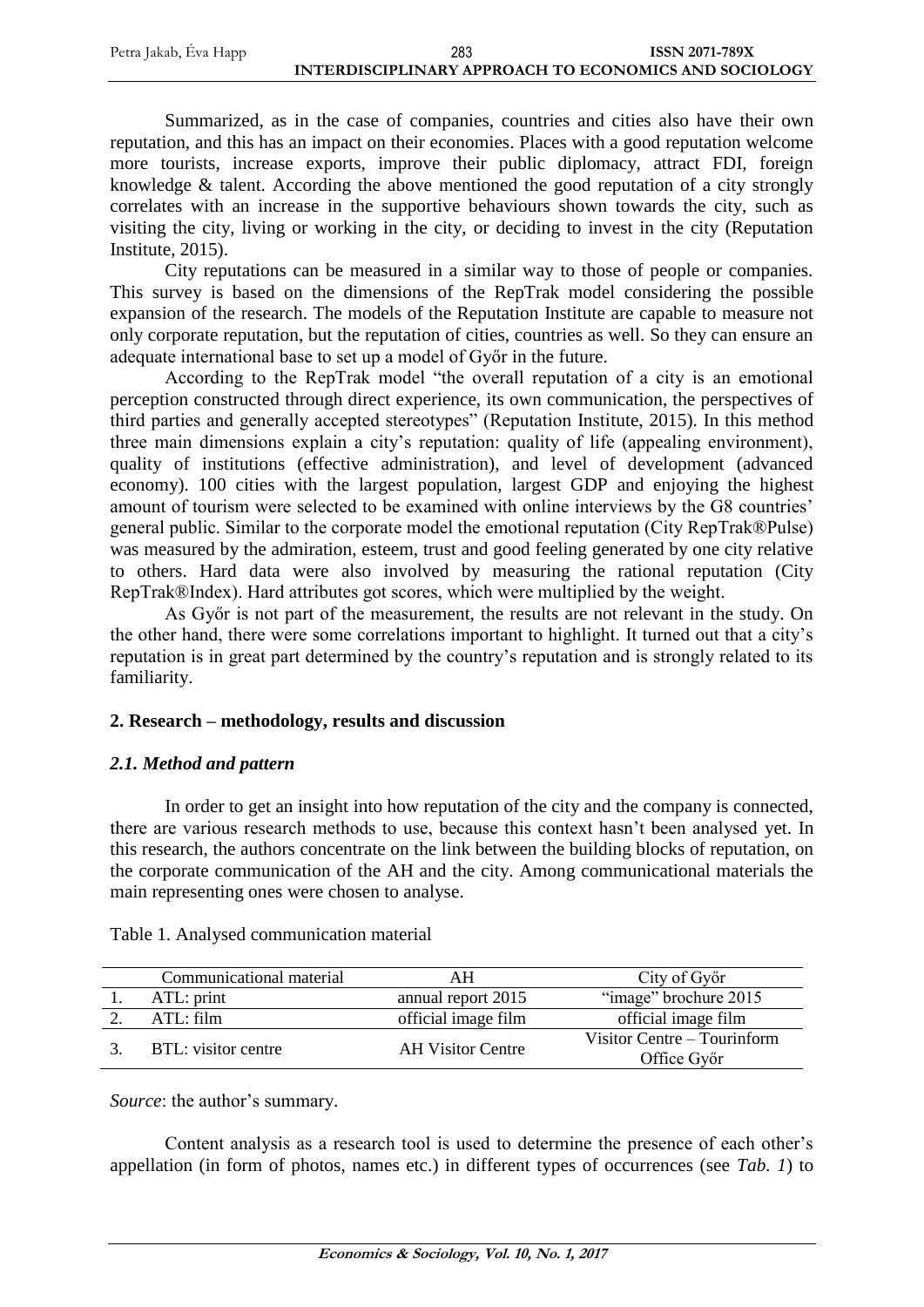draw conclusions which are not declared or translated into words in the texts, but are inferable from the context. On the one hand, the manifest content of the communication is analysed detachedly (Berelson, 1952), on the other hand, there are conclusions to draw from the context (Krippendorff, 1995). This research method can be used to analyse recorded, fixed communications, applicabe sources are for example books, journals, websites, poems, newspapers, lyrics, paintings, speeches, letters, texts of online advertisements, therefore it fits to analyse the most marketing communication tools (Babbie, 2001, 2003). We can answer the classic communications questions: Who, What, Whom to, Why, How and What effect with?

The duration of the research is not relevant in this case, but the population from the sample was taken is relevant. Communicational tools from the company and the city published after 2011 are the basis of the research. In March 2011 the city of Győr was guest of honour at the national tourism fair in Budapest. At that time the new design manual of the city was launched, together with a new slogan. by Széchenyi István University (local university of Győr), Audi Hungaria and the Municipality of the City of Győr have begun to use the slogan as representatives of the three dimensions of the Triple Helix model. This event was the beginning of the declared marketing communication cooperation between the main actors.

The authors made content analysis between 2011 and 2015, published PR and marketing communications materials, used systematic sampling layered by publication and category (*Tab. 1*).

The looking, surfacing content encoding and the manifest – e.g. number of occurrences of a particular word, its synonyms, displaying of images and symbols in non-text contents – are quite close to the application of standardized questionnaires. After data processing, numerical results were obtained – e.g. the frequency of certain words. After the content analysis of the manifest, the coding of latent, hidden content was made. With the combination of the methods we can see the meaning of the content reliably and accurately.

The advantage of content analysis is that it allows the analysis of cases during a longer period. The researcher has no opportunity to intervene, so he can not affect the subject of the analysis.

# *2.2. Analysis*

 $\overline{a}$ 

**ATL: print materials. AH annual report 2015<sup>2</sup> .** Responsible Publisher: Audi Hungaria Zrt. Target group: all stakeholders of the AH. Length: 87 pages.

The annual report of the AH is launched every year to inform about the actual results of the company. In the edition Focus Audi Hungaria in 2015 there are 14 topics, among these 7 to deal with production and the factory itself. Others highlight the importance of social responsibility, educational cooperation, local and regional social actions and activities – Engines made in Győr in the world, The most important happenings during the year, The world in our cars, Future-oriented educational cooperation, TT Birthplace Tour – at parties in the Audi Hungaria, Roundtable workshop: The power of communities, CR: Corporate responsibility. The topic "Engines made in Győr in the world" highlights the top quality of the local products being proud of the origin – Győr. Countries are used to be given as origins on products, and to highlight the city-of-origin means to be proud of the headquarter in the city. Among the seven presented car owners there is a couple of Győr working for the company

<sup>2</sup> http://audihungaria2015-hu.audiportal.hu/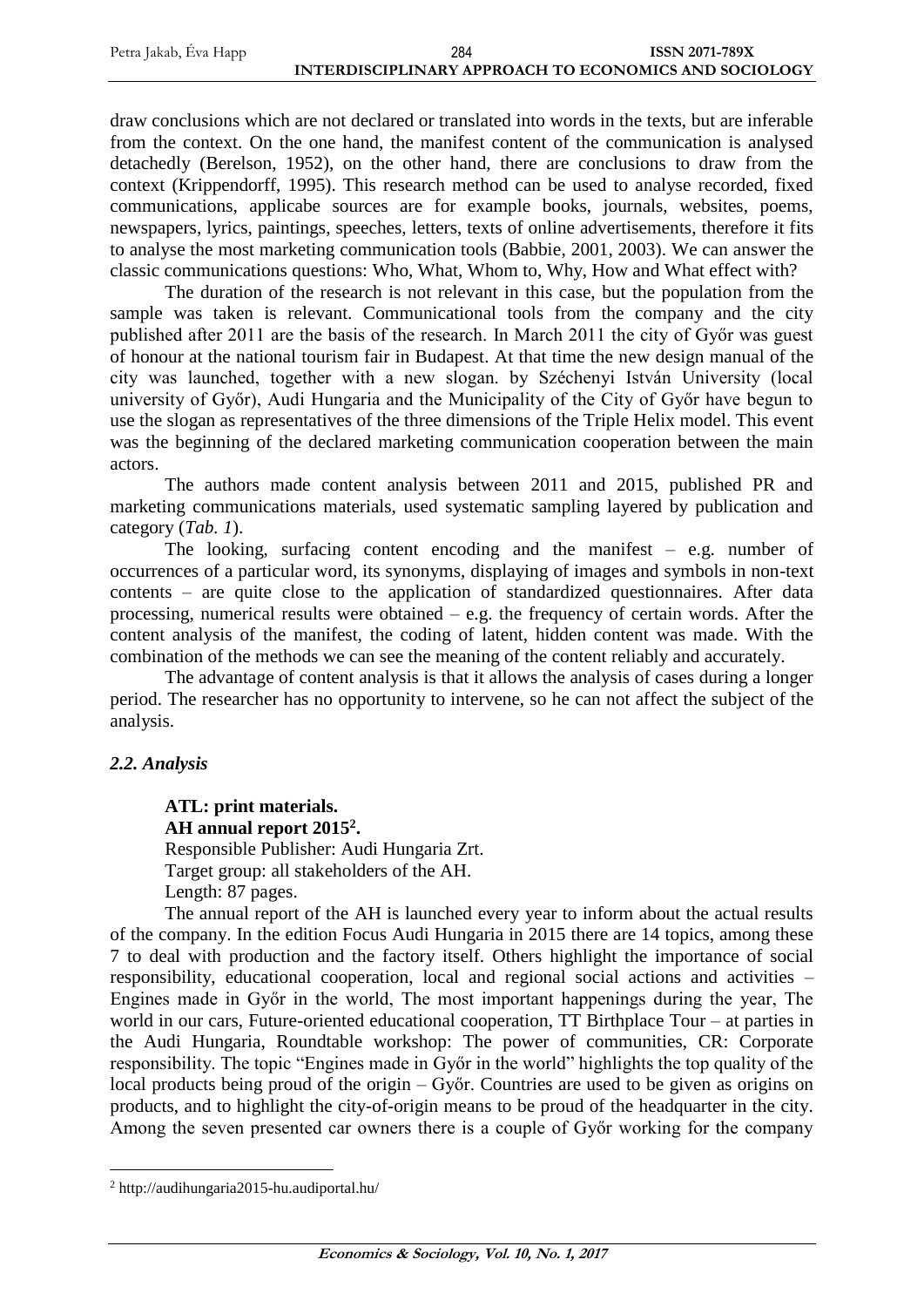itself, who pointed out the importance having a car with a self-made-engine. Also a local company-owner presented his car highlighting the proud feeling to drive a luxury car with a local-made "heart".

In the topic "The most important happenings during the year" from 19 news 12 have connection with the headquarter city's society, education, tourism or culture. AH prefers to highlight its sponsoring activity (signing a sponsorship contract with the Philharmonic Orchestra, giving further cars to the Ballet Ensemble and the Police, supporting the Formula Student university race competition in Győr, organizing a volunteer day and donation before Christmas time for colleagues). Among the news two were tourism-related too, welcoming the 50.000 visitor in the AH Visitor Centre and hosting a new event, the TT Birthplace Tour in Győr.

In the report the name of the city Győr is mentioned 65 times, the mayor of the city appears on 4 photos in it. The common slogan used by the Municipality, the AH, the SZE local university and additionally the Audi ETO Handball Club is proclaimed by Peter Kössler, Chairman of the Board of Management.

## **"Image" brochure 2015 - Győr<sup>3</sup> .**

Responsible Publisher: Municipality of the City of Győr. Target group: all stakeholders of the city, mainly tourists. Length: 23 pages.

The image brochure of the city of Győr is the main print information about the city. It was launched in 2011 in Hungarian, German, English, Russian and Chinese, but was updated last in 2015. There are 11 topics creating a global representation of the city: Famous citizens of Győr, The city of rivers, Hungary's 3rd richest city in monuments, The city of culture, The city of children, The sporty city, The innovative city, The city of meetings, Legends and true stories of Győr, Information about twin cities, General information. Each topic contains also related a "Did you know" part, so does the innovation. This short story is about the famous German Audi brand and the Hungarian headquarter situated in Győr. The style of these sentences transmits pride because of the high-quality company and the produced cars and engines.

In the report the name of the AH is mentioned 7 times. The common slogan used by the Municipality, the AH, the SZE local university and additionally the Audi ETO Handball Club can be seen in the brochure as well.

#### **ATL: official image films.**

## **AH image film<sup>4</sup> .**

 $\overline{a}$ 

The 3:08 minutes long company's image film was made in 2013. The introductory part (1:13 minutes long) starts with a sentence: There is a place in the world, where… Scenes are shown about handball, football, ballet, university life, all sponsored by the AH. This part ends with the statement: The name of this city is Győr. Scenes are shown about the inhabitants, places of interest, monuments, festivals, vivid city social life. The main body of the film presenting the company starts with the sentence: In this city works the Audi Hungaria Zrt. This part contains statements, missions, goals of the company and its colleagues.

If we take the parts of the film in consideration, it can be clearly seen, that main focus is both on the headquarter city and on the company.

<sup>3</sup> http://turizmus.gyor.hu/data/files/turizmus/imazs\_en.pdf

<sup>4</sup> Audi Hungaria Zrt. Image film (2013). Corporate communication and governmental affairs.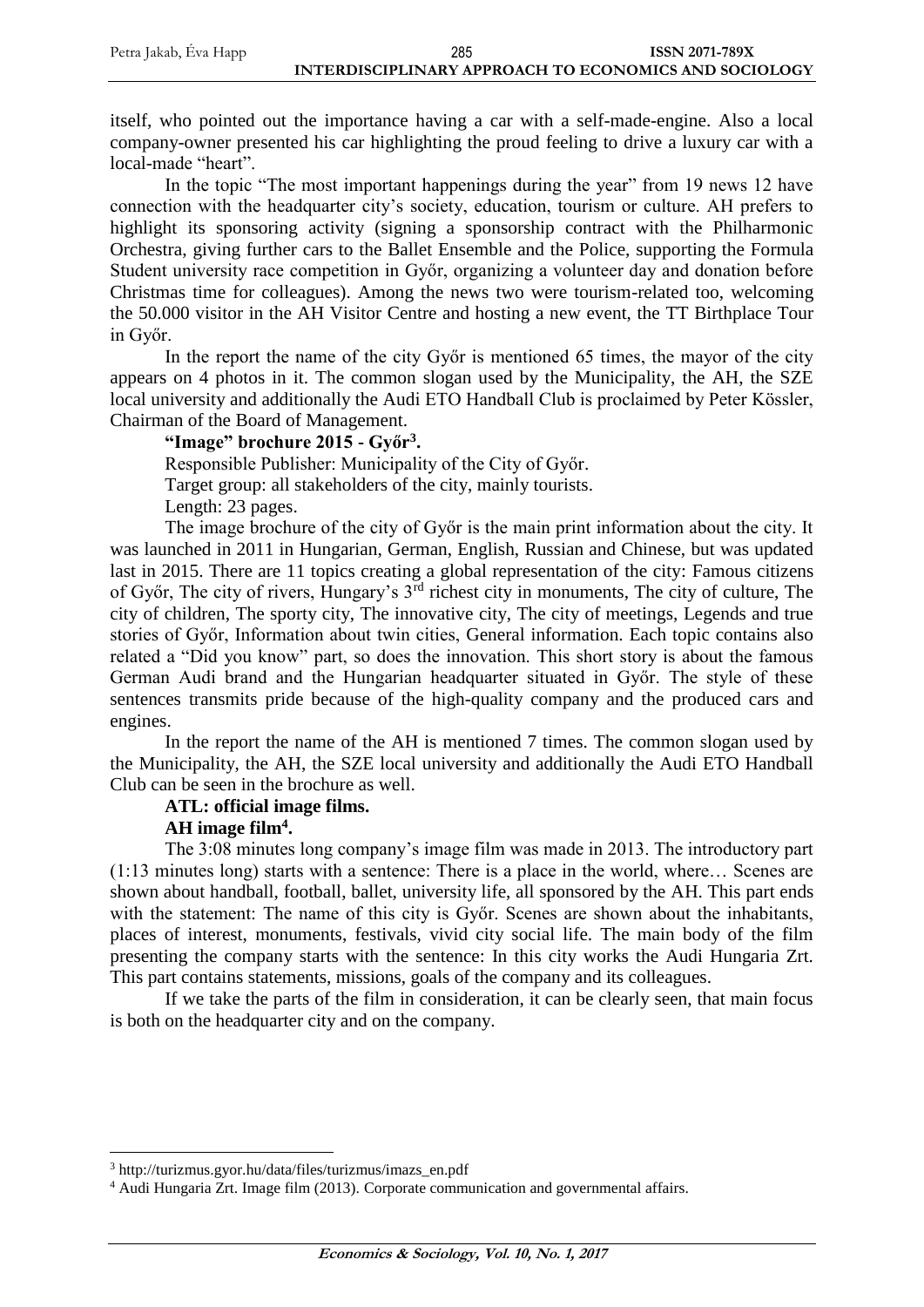| Parts of the film | Length (minutes) | Content                                  |
|-------------------|------------------|------------------------------------------|
| introduction      | 1:13             | scenes about institutions from Győr      |
| Győr              | 0:13             | pictures about the city and local people |
| ΑH                | 1.42             | company and colleagues                   |

#### Tab. 2. Structure of the AH image film

*Source*: the author's summary.

## **City of Győr image film<sup>5</sup> .**

The 3:12 minutes long city image film was made in 2013. The introductory part (1:25 minutes long) starts with the sentence: "There is a country in the heart of Europe, Hungary." and deals with placing the city in Europe, considering culture, gastronomy, history, geography, social aspects and sport. The main part starts with the statement: In this country there is a city, there are many stories about. The name of that city is Győr. The statement is followed by the outstanding characteristics of Győr regarding the atmosphere (rivers), monuments, culture, children, sport and innovation. This part is made up of scenes showing the plant, production, cars and colleagues of AH, representing the industry and innovation of Győr as the main company.

| Tab. 3. Structure of the city's image film |  |  |
|--------------------------------------------|--|--|
|                                            |  |  |

| Parts of the film                         | Length (minutes) | Content                                  |  |
|-------------------------------------------|------------------|------------------------------------------|--|
| introduction                              | 1:25             | scenes about Hungary                     |  |
| Győr in general                           | 0:20             | pictures about the city and local people |  |
| The city of rivers                        | 0:07             | river life of Győr                       |  |
| Hungary's 3 <sup>rd</sup> richest city on | 0:10             | famous monuments                         |  |
| monuments                                 |                  |                                          |  |
| The city of culture                       | 0:16             | festivals, cultural institutes           |  |
| The city of the children                  | 0:08             | Győrkő cfestival, happy children         |  |
| The sporty city                           | 0:20             | sport clubs                              |  |
|                                           | 0:15             | main company of Győr: AH                 |  |
| The innovative city                       |                  | representing the industry and innovation |  |
| closing part                              | 0:10             | slogan                                   |  |

*Source*: the author's summary.

The film maker of both image films was the same company on purpose. AH and the Municipality are sharing marketing material, films, photos for free with each other.

#### **BTL: Visitor Centres.**

#### **Audi Hungaria Visitor Centre.**

Audi Hungaria is not only one of the most defining companies in the Győr region, it is also a popular destination among visitors. The Audi Hungaria Visitor Centre makes it happen providing in addition to the classical factory tours an overview of engine production and vehicle production. Visitors can participate in a variety of theme tours. Year by year, the company has drawn more and more visitors to Győr both from Hungary and abroad. Since the Visitor Centre was first opened in 2010, a total of 58,000 visitors have gained an insight into the world of Audi Hungaria. The tourism attraction was so popular, that the factory decided to expand it in April 2015. The size of the Visitor Centre building has been doubled to cover an

 $\overline{a}$ <sup>5</sup> Győr, Municipality of the City (2013). Image film. City marketing and event management department.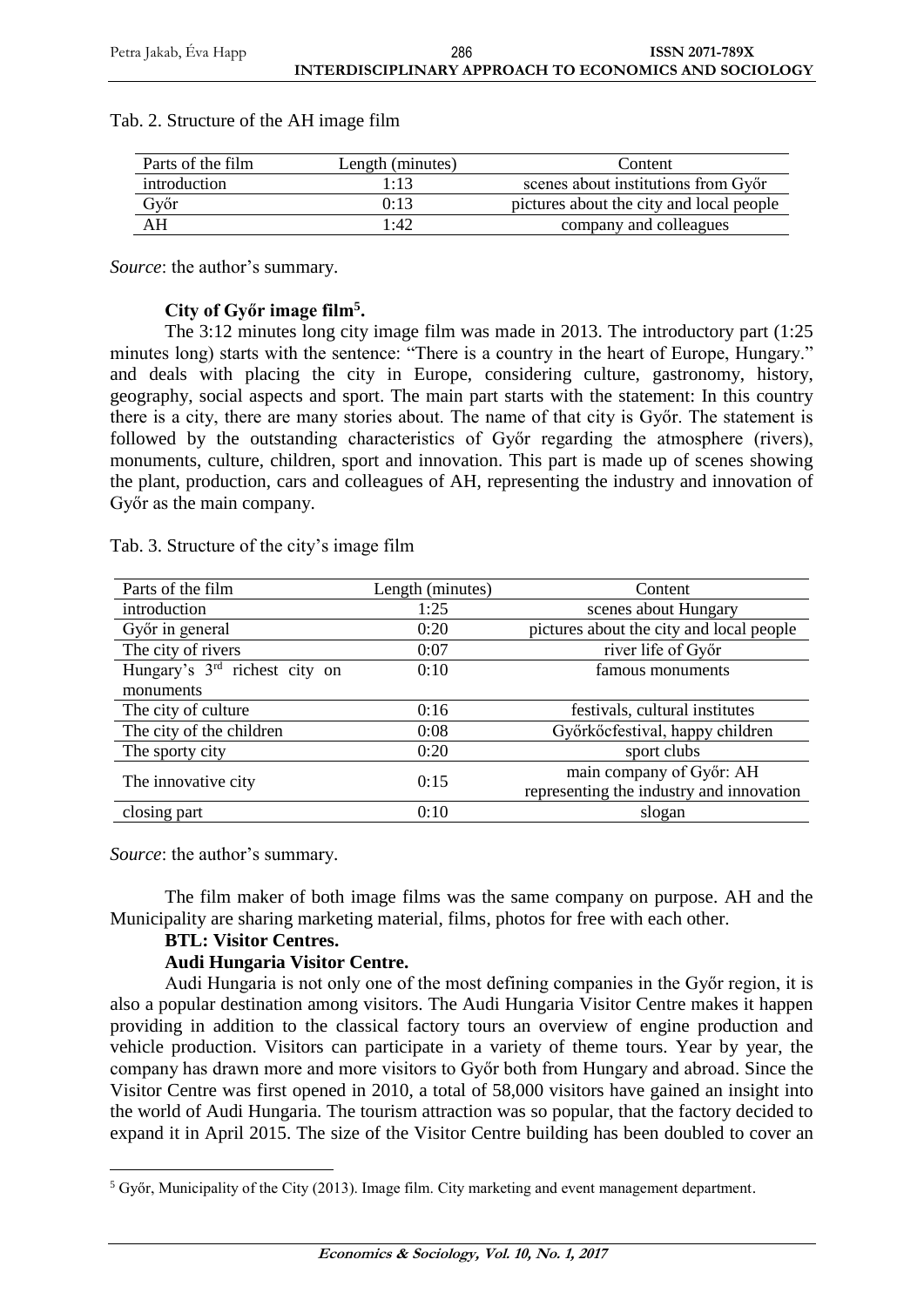area of 500 square metres. The new centre awaits visitors with three presentation rooms, a shop and a café corner. After their tour of the factory, guests can buy various items in the Audi Hungaria Shop or enjoy a cup of coffee or tea in the pleasant atmosphere of the Audi Hungaria Café. The factory tours help bring Audi Hungaria and also it's headquarter city, Győr closer to people, make them feel enthusiastic about the products and the brand. Factory tours contribute significantly to reinforce the four-ring brand's positive image.

Győr-related contents:

- Every factory tour begins with a film being analogue to the image film of the AH in its structure. It starts with general information about the headquarter city.
- In the Visitor Centre there is a Győr-blotter containing information about free-time and cultural activities in the city and in the surroundings.
- There are also leaflets image brochure for tourist available.

# **Visitor Centre - Tourinform Office Győr.**

The Visitor Centre was opened in 2012 situating in the heart of Győr, located on the walking street. It offers a wide variety of services for visitors such as an interactive exhibition, ticket sales for events, storage lockers, a conference room up to 30 people and on the ground floor a gift shop selling high-quality souvenirs of Hungary, Győr and its surrounding region. The Tourinform office has the main goal to give information to locals and tourists and to promote the city.

On the wall installation– AH (thematic wall-part, film)

The Tourinform Győr office is on the first floor where there are brochures and information for tourists and locals. Informational material is available in Hungarian, English and German. You can buy tickets for concerts, opera and theatre plays, festivals, exhibitions, sports and other events.

AH-related contents:

- tourists can buy tickets to the Audi Visitor Centre in advance.
- in the interactive exhibition the AH represents industry and innovation of the city. It has an own wall surface with bilingual information, pictures and films as well presenting the company.
- in the Tourinform office there is a big 3D-puzzle and an Audi picture on it.
- in the shop there are Audi souvenirs in a separate vitrine represented and sold.

# **Conclusions**

According to the Reputation Institute's definition the overall reputation is an emotional perception constructed through direct experience, its own communication, the perspectives of third parties and generally accepted stereotypes. Corporate reputation is based on the opinion and view of all stakeholders and incorporates all building blocks of the process. Corporate communication connects the building blocks to each other enabling the process to run. The research examined the communicational tools of both the city and the company, in order to see, how they support each other in their reputation building process.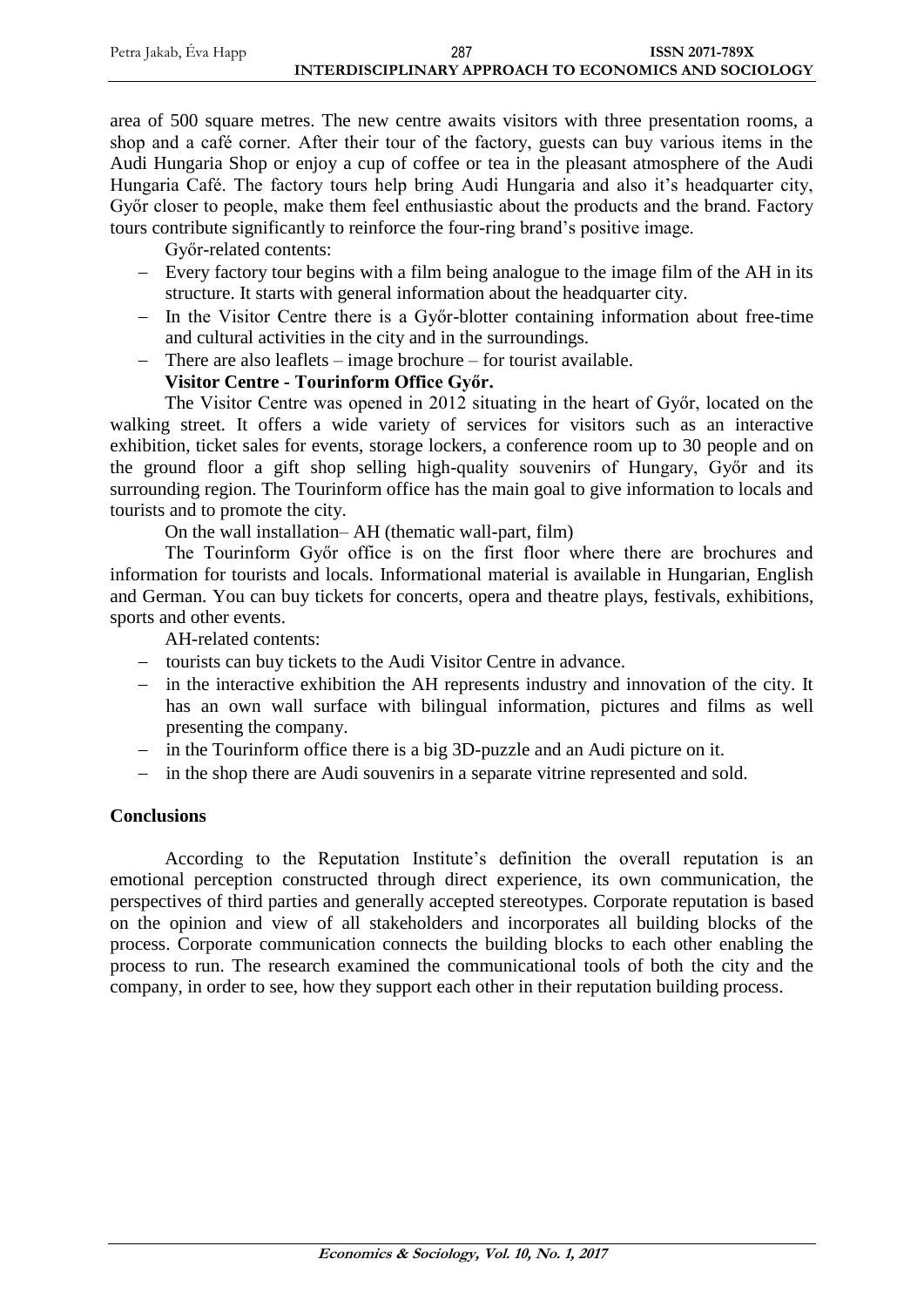# **Generalization of the results**

|    | Communicational<br>material   | AH                          | Cross reference<br>compared to the<br>content | City of Győr                                  | Cross reference<br>compared to the<br>content       |
|----|-------------------------------|-----------------------------|-----------------------------------------------|-----------------------------------------------|-----------------------------------------------------|
|    | ATL: print                    | annual report<br>2015       | very high                                     | "image" brochure<br>2015                      | low, compared with<br>other companies<br>very high  |
| 2. | ATL: film                     | official<br>image film      | very high                                     | official image film                           | high, compared with<br>other companies very<br>high |
| 3. | <b>BTL:</b> visitor<br>centre | <b>AH</b> Visitor<br>Centre | high                                          | Visitor Centre -<br>Tourinform Office<br>Győr | high                                                |

Tab. 4. Results of the analysis

*Source*: the author's summary.

Based on the executed research, the following *conclusions were drawn*:

1. Both the city of Győr and the AH bring corporate communication in prominence in order to manage their positive reputation.

2. The city and the AH focus on representing themselves highlighting each other. In the 1<sup>st</sup> analysed communication material, the AH annual report 2015 the company the top quality of local products and the city of origin were pointed out, while corporate responsibility plays an important role in the life of the factory as shown in the report. In the image brochure of Győr among the colourful faces of the city economy and innovation has been very outstanding and determinative and as a single company the AH was represented in the brochure. Working with the same film making partner means also a close cooperation, because the characteristics of visual effects, thematic pictures and scenes are similar to each other creating a feeling of collaboration and interaction. The partners represent each other in the visitor centres, too, so tourist and local people meet the installation, information material right on the spot. With this method people connect the two actors and they will be part of each other's image.

Based on the conducted research, the following *proposals were formulated*:

Both the city and the company have a positive reputation, what is admitted by each other. Making efforts to strengthen each other's reputation is the right way to continue in the corporate communication and other PR and marketing tools as well.

# **References**

- Audi Hungaria Zrt. (2016), *Focus Audi Hungaria in 2015*, Internet access: [http://audihungaria2015-hu.audiportal.hu/,](http://audihungaria2015-hu.audiportal.hu/) accessed 29. March, 2016.
- Audi Hungaria Zrt. (2015), *Audi Hungaria and the society*, Internet access: https://audi.hu/en/corporate-responsibility/audi-hungaria-and-the-society/ (accessed 09. November, 2015).

Audi Hungaria Zrt. (2013), Image film. Corporate communication and governmental affairs.

Babbie, E. (2003), *A társadalomtudományi kutatás módszertana (The practice of social research)*, Balassi Kiadó, Budapest, pp. 352-363.

Berelson, B. (1952), *Content Analysis*, New York, Free Press, 18 p.

Cséfalvay, Z. (1994), *A modern társadalomföldrajz kézikönyve (Handbook of modern social geography)*, Budapest: Ikva Könyvkiadó Kft.